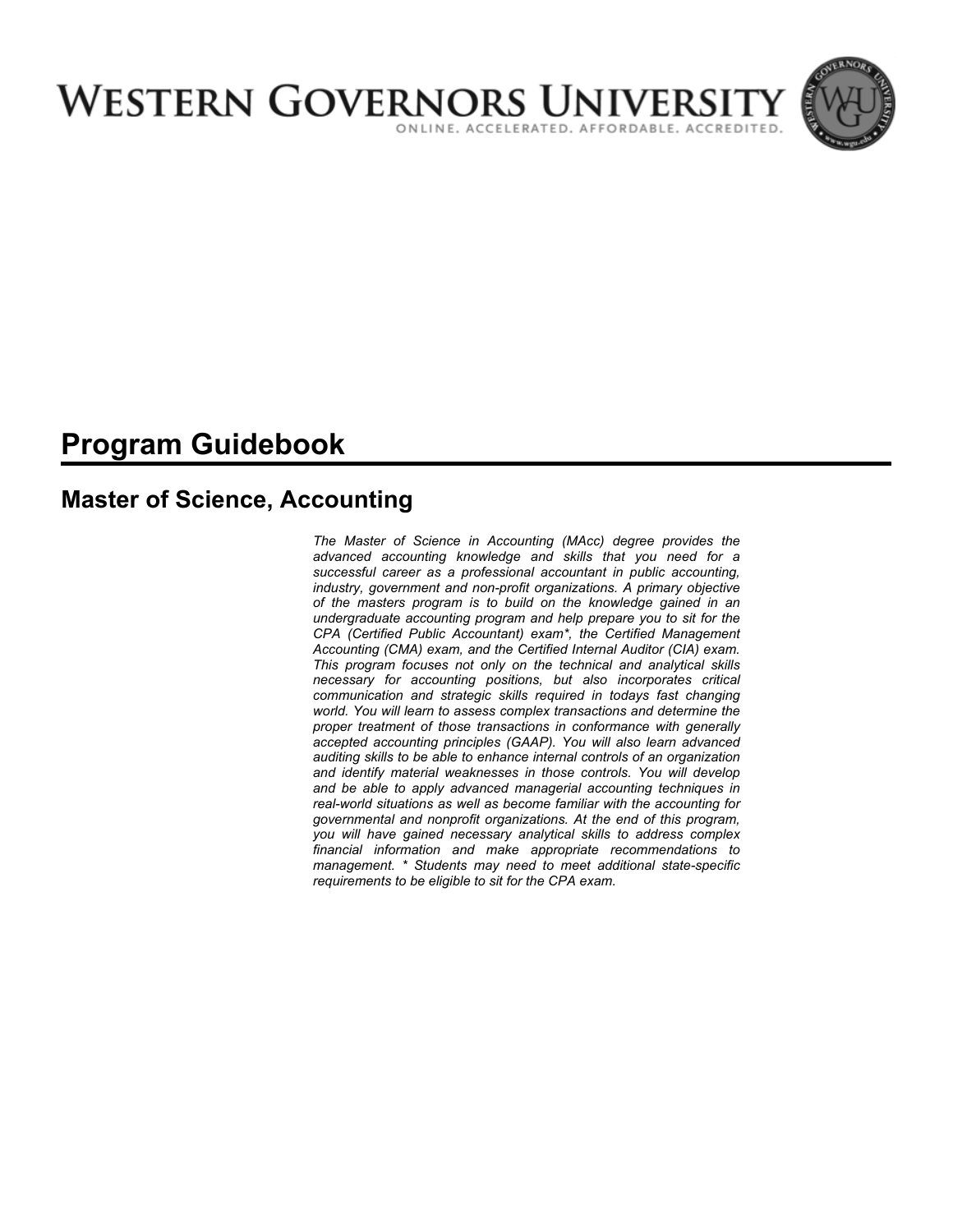# **Understanding the Competency-Based Approach**

Practically speaking, how do competency-based programs like those offered at Western Governors University (WGU) work? Unlike traditional universities, WGU does not award degrees based on completion of a certain number of credit hours or a certain set of required courses. Instead, you will earn your degree by demonstrating your skills, knowledge, and understanding of important concepts.

Progress through a degree program is governed not by the amount of time you spend in class but by your ability to demonstrate mastery of competencies as you complete required courses. Of course, you will need to engage in learning experiences as you review competencies or develop knowledge and skills in areas in which you may be weak. To help you acquire the knowledge and skills you need to complete your courses and program, WGU provides a rich array of learning resources. Your program mentor will work closely with you to help you understand the competencies required for your program and to help you create a schedule for completing your courses. You will also work closely with course instructors as you engage in each of your courses. As subject matter experts, course instructors will guide you through the content you must master to pass the course assessments.

The benefit of this competency-based system is that it enables students who are knowledgeable about a particular subject to make accelerated progress toward completing a degree, even if they lack college experience. You may have gained skills and knowledge of a subject while on the job, accumulated wisdom through years of life experience, or already taken a course on a particular subject. WGU will award your degree based on the skills and knowledge that you possess and can demonstrate—not the number of credits hours on your transcript.

### **Accreditation**

Western Governors University is the only university in the history of American higher education to have earned accreditation from four regional accrediting commissions. WGU's accreditation was awarded by (1) the Northwest Commission on Colleges and Universities, (2) the Higher Learning Commission of the North Central Association of Colleges and Schools, (3) the Accrediting Commission for Community and Junior Colleges of the Western Association of Schools and Colleges, and (4) the Accrediting Commission for Senior Colleges and Universities of the Western Association of Schools and Colleges. The university's accreditation status is now managed by the Northwest Commission on Colleges and Universities (NWCCU), which reaffirmed WGU's accreditation in February 2020. The WGU Teachers College is accredited at the initial-licensure level by the Council for the Accreditation of Educator Preparation (CAEP) and by the Association for Advancing Quality in Educator Preparation (AAQEP). The nursing programs are accredited by the Commission on Collegiate Nursing Education (CCNE). The Health Information Management program is accredited by the Commission on Accreditation for Health Informatics and Information Management Education (CAHIIM). The College of Business programs are accredited by the Accreditation Council for Business Schools and Programs (ACBSP).

### **The Degree Plan**

The focus of your program is your personalized Degree Plan. The Degree Plan is a detailed blueprint of the courses you will need to complete in order to earn your degree. The Degree Plan also lays out the accompanying learning resources and assessments that compose your program. The list of courses in the Degree Plan is often referred to as the standard path. The amount of time it takes to complete your program depends on both the amount of new information you need to learn and the amount of time you plan to devote each week to study. Your program mentor and course instructors will help you assess your strengths and development needs to establish a study plan.

Students vary widely in the specific skills and information they need to learn. For example, some students may be highly knowledgeable in a particular subject matter and would not need to engage in new learning opportunities. Other students may find that portions of the program require them to learn new information and that they need to take an online class or participate in a study module to acquire the knowledge and skills needed to fulfill program competencies in that area. Some individuals may be able to devote as little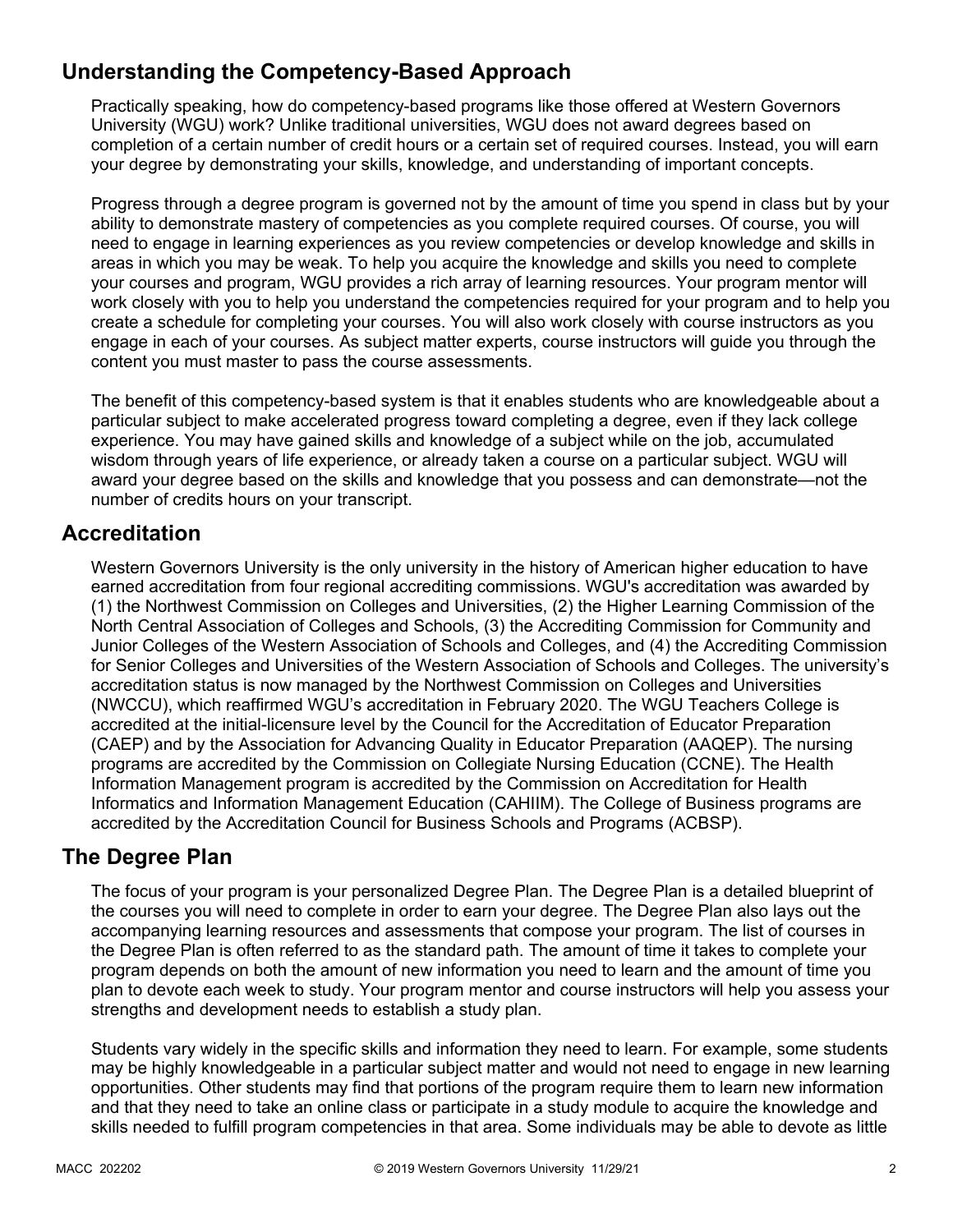as 15–20 hours per week to the program, while others may need to devote more time. For this reason, pre-assessments are there to help your program mentor form a profile of your prior knowledge and create a personalized Degree Plan.

### **How You Will Interact with Faculty**

At WGU, faculty serve in specialized roles, and they will work with you individually to provide the guidance, instruction, and support you will need to succeed and graduate. As a student, it is important for you to take advantage of this support. It is key to your progress and ultimate success. Upon your enrollment, you will be assigned a program mentor—an expert in your field of study who will provide you with regular program-level guidance and support from the day you start until the day you graduate. Your program mentor will set up regular telephone appointments (weekly at first) with you, which you will be expected to keep. The mentor will review program competencies with you and work with you to develop a plan and schedule for your coursework. Your program mentor will serve as your main point of contact throughout your program—helping you set weekly study goals, recommending specific learning materials, telling you what to expect in courses, and keeping you motivated. In addition to regular calls, your program mentor is available to help you resolve questions and concerns as they arise.

You will also be assigned to a course instructor for each course. Course instructors are doctoral-level subject matter experts who will assist your learning in each individual course. When you begin a new course, your assigned course instructor will actively monitor your progress and will be in touch to offer one-on-one instruction and to provide you with information about webinars, cohort sessions, and other learning opportunities available to help you acquire the competencies you need to master the course. Your course instructor can discuss your learning for the course, help you find answers to content questions, and give you the tools to navigate the course successfully. In addition, you will communicate with course instructors by posting in the online learning community and participating in live discussion sessions such as webinars and cohorts.

For many of the courses at WGU, you will be required to complete performance assessments. These include reports, papers, presentations, and projects that let you demonstrate your mastery of the required competencies. A separate group of faculty members, called evaluators, will review your work to determine whether it meets requirements. Evaluators are also subject matter experts in their field of evaluation. If your assessment needs further work before it "passes," these evaluators, who review your work anonymously, will provide you with instructional feedback to help you meet evaluation standards and allow you to advance.

### **Connecting with Other Mentors and Fellow Students**

As you proceed through your Degree Plan, you will have direct contact with multiple faculty members. These communications can take a variety of forms, including participation in one-on-one discussions, chats in the learning communities, and live cohort and webinar opportunities. As a WGU student, you will have access to your own personal MyWGU Student Portal, which will provide a gateway to your courses of study, learning resources, and learning communities where you will interact with faculty and other students.

The learning resources in each course are specifically designed to support you as you develop competencies in preparation for your assessments. These learning resources may include reading materials, videos, tutorials, cohort opportunities, community discussions, and live discussions that are guided by course instructors who are experts in their field. You will access your program community during your orientation course to network with peers who are enrolled in your program and to receive continued support through professional enrichment and program-specific chats, blogs, and discussions. WGU also provides Student Services associates to help you and your program mentor solve any special problems that may arise.

### **Orientation**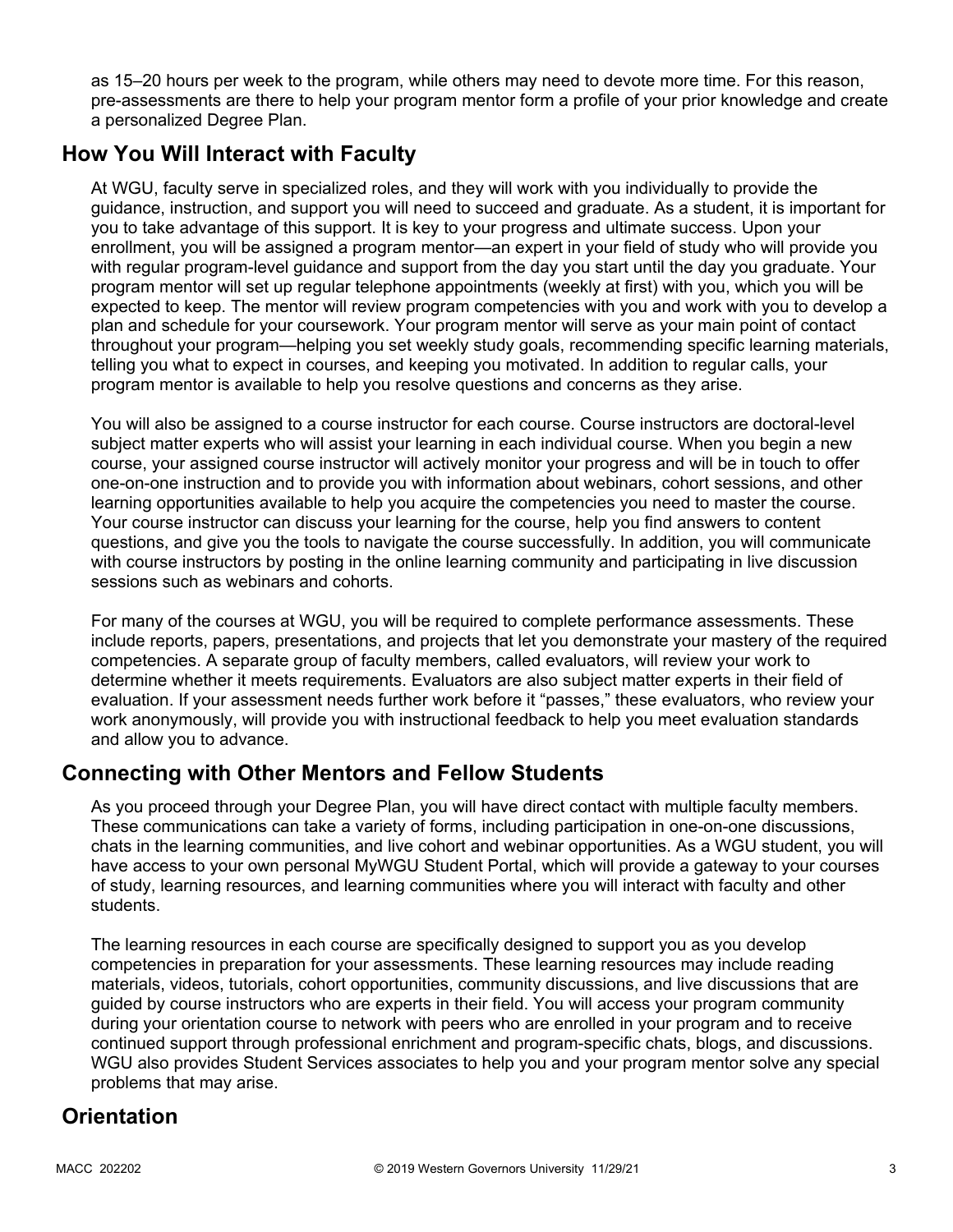The WGU orientation course focuses on acquainting you with WGU's competency-based model, distance education, technology, and other resources and tools available for students. You will also utilize WGU program and course communities, participate in activities, and get to know other students at WGU. The orientation course must be completed before you can start your first term at WGU.

## **Transferability of Prior College Coursework**

Because WGU is a competency-based institution, it does not award degrees based on credits but rather on demonstration of competency. However, if you have completed college coursework at another accredited institution, or if you have completed industry certifications, you may have your transcripts and certifications evaluated to determine if you are eligible to receive some transfer credit. The guidelines for determining what credits will be granted varies based on the degree program. Students entering graduate programs must have their undergraduate degree verified before being admitted to WGU. To review more information in regards to transfer guidelines based on the different degree programs, you may visit the Student Handbook found at the link below and search for "Transfer Credit Evaluation."

### [Click here for the Student Handbook](http://cm.wgu.edu/)

WGU does not waive any requirements based on a student's professional experience and does not perform a "résumé review" or "portfolio review" that will automatically waive any degree requirements. Degree requirements and transferability rules are subject to change in order to keep the degree content relevant and current.

Remember, WGU's competency-based approach lets you take advantage of your knowledge and skills, regardless of how you obtained them. Even when you do not directly receive credit, the knowledge you possess may help you accelerate the time it takes to complete your degree program.

### **Continuous Enrollment, On Time Progress, and Satisfactory Academic Progress**

WGU is a "continuous enrollment" institution, which means you will be automatically enrolled in each of your new terms while you are at WGU. Each term is six months long. Longer terms and continuous enrollment allow you to focus on your studies without the hassle of unnatural breaks between terms that you would experience at a more traditional university. At the end of every six-month term, you and your program mentor will review the progress you have made and revise your Degree Plan for your next sixmonth term.

WGU requires that students make measurable progress toward the completion of their degree programs every term. We call this "On-Time Progress," denoting that you are on track and making progress toward on-time graduation. As full-time students, graduate students must enroll in at least 8 competency units each term, and undergraduate students must enroll in at least 12 competency units each term. Completing at least these minimum enrollments is essential to On-Time Progress and serves as a baseline from which you may accelerate your program. We measure your progress based onthe courses you are able to pass, not on your accumulation of credit hours or course grades. Every time you pass a course, you are demonstrating that you have mastered skills and knowledge in your degree program. For comparison to traditional grading systems, passing a course means you have demonstrated competency equivalent to a "B" grade or better.

WGU assigns competency units to each course in order to track your progress through the program. A competency unit is equivalent to one semester credit of learning. Some courses may be assigned 3 competency units while others may be as large as 12 competency units.

Satisfactory Academic Progress (SAP) is particularly important to students on financial aid because you must achieve SAP in order to maintain eligibility for financial aid. We will measure your SAP quantitatively by reviewing the number of competency units you have completed each term. In order to remain in good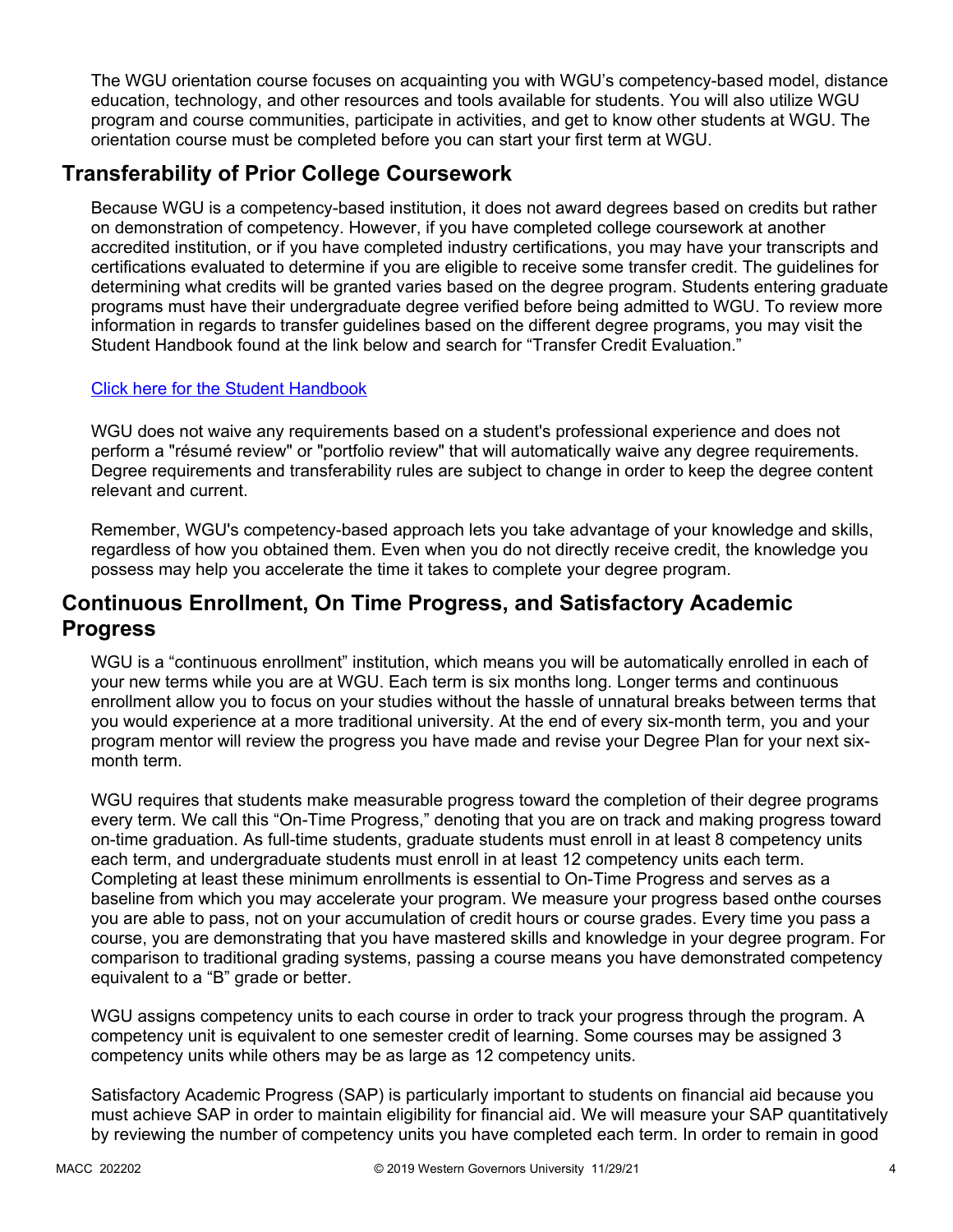academic standing, you must complete at least 66.67% of the units you attempt over the length of your program—including any courses you add to your term to accelerate your progress. Additionally, during your first term at WGU you must pass at least 3 competency units in order to remain eligible for financial aid. We know that SAP is complex, so please contact a financial aid counselor should you have additional questions. \*Please note: The Endorsement Preparation Program in Educational Leadership is not eligible for federal financial aid.

### **Courses**

Your Degree Plan includes courses needed to complete your program. To obtain your degree, you will be required to demonstrate your skills and knowledge by completing the assessment(s) for each course. In general there are two types of assessments: performance assessments and objective assessments. Performance assessments contain, in most cases, multiple scored tasks such as projects, essays, and research papers. Objective assessments include multiple-choice items, multiple-selection items, matching, short answer, drag-and-drop, and point-and-click item types, as well as case study and videobased items. Certifications verified through third parties may also be included in your program. More detailed information about each assessment is provided in each course of study.

### **Learning Resources**

WGU works with many different educational partners, including enterprises, publishers, training companies, and higher educational institutions, to provide high-quality and effective learning resources that match the competencies you are developing. These vary in type, and may be combined to create the best learning experience for your course. A learning resource can be an e-textbook, online module, study guide, simulation, virtual lab, tutorial, or a combination of these. The cost of most learning resources are included in your tuition and Learning Resource Fee. They can be accessed or enrolled for through your courses. Some degree-specific resources are not covered by your tuition, and you will need to cover those costs separately. WGU also provides a robust library to help you obtain additional learning resources, as needed.

Mobile Compatibility:

The following article provides additional details about the current state of mobile compatibility for learning resources at WGU. It includes a list that can be referenced to determine the mobile friendliness of all core course materials used in a program.

[Student Handbook article: Can I use my mobile device for learning resources?](https://cm.wgu.edu/t5/Frequently-Asked-Questions/Can-I-use-my-mobile-device-for-learning-resources/ta-p/396)

### **Standard Path**

As previously mentioned, competency units (CUs) have been assigned to each course in order to measure your academic progress. If you are an undergraduate student, you will be expected to enroll in a minimum of 12 competency units each term. Graduate students are expected to enroll in a minimum of 8 competency units each term. A standard plan for a student for this program who entered WGU without any transfer units would look similar to the one on the following page. Your personal progress can be faster, but your pace will be determined by the extent of your transfer units, your time commitment, and your determination to proceed at a faster rate.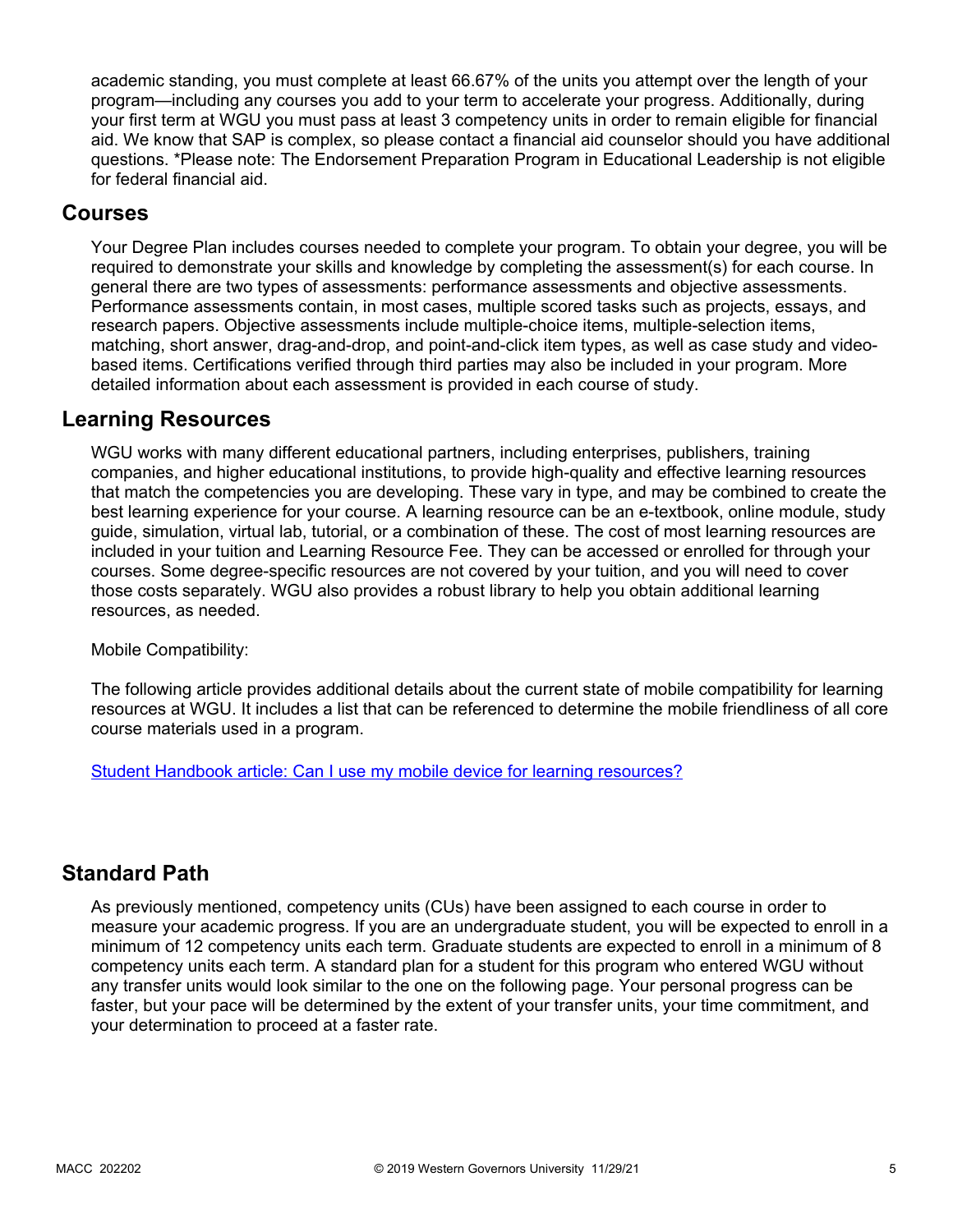## **Standard Path** *for* **Master of Science, Accounting**

| <b>Course Description</b>                        | <b>CU<sub>s</sub></b> | <b>Term</b>    |
|--------------------------------------------------|-----------------------|----------------|
| <b>Fraud and Forensic Accounting</b>             | 3                     |                |
| <b>Advanced Auditing</b>                         | 3                     |                |
| <b>Advanced Managerial Accounting</b>            | 3                     |                |
| <b>Financial Management</b>                      | 3                     | 2              |
| <b>Strategic Management</b>                      | 3                     | $\mathfrak{D}$ |
| <b>Advanced Financial Accounting</b>             | 3                     | $\mathfrak{D}$ |
| <b>Accounting Research and Critical Thinking</b> | 3                     | 3              |
| Governmental and Nonprofit Accounting            | 3                     | 3              |
| <b>Management Communication</b>                  | 3                     | 3              |
| <b>Advanced Tax Concepts</b>                     | 3                     |                |

### **Changes to Curriculum**

WGU publishes an Institutional Catalog, which describes the academic requirements of each degree program. Although students are required to complete the program version current at the time of their enrollment, WGU may modify requirements and course offerings within that version of the program to maintain the currency and relevance of WGU's competencies and programs. When program requirements are updated, students readmitting after withdrawal from the university will be expected to re-enter into the most current catalog version of the program.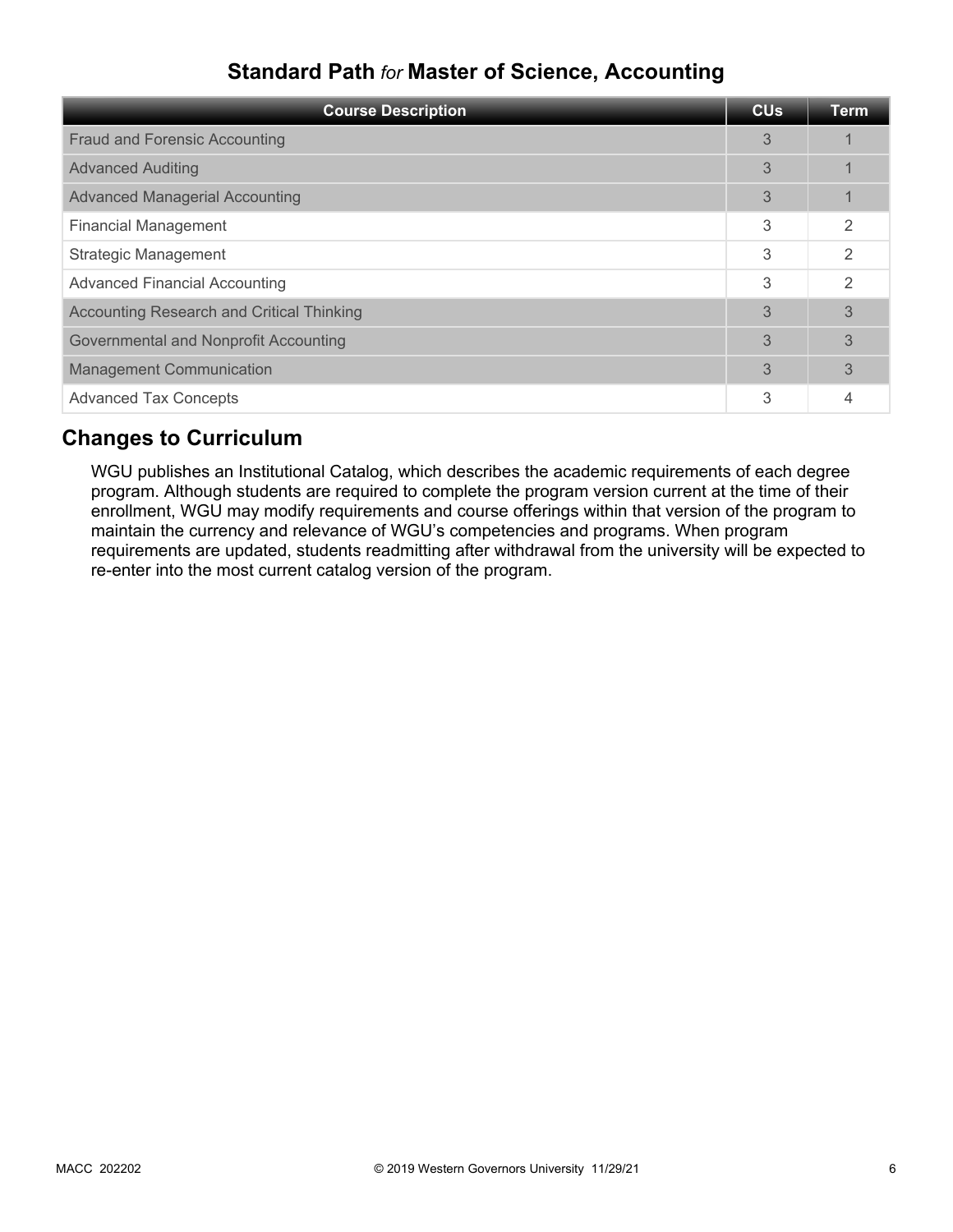# **Areas of Study** for **Master of Science, Accounting**

The following section includes the areas of study in the program, with their associated courses. Your specific learning resources and level of instructional support will vary based on the individual competencies you bring to the program and your confidence in developing the knowledge, skills, and abilities required in each area of the degree. The Degree Plan and learning resources are dynamic, so you need to review your Degree Plan and seek the advice of your mentor regarding the resources before you purchase them.

### **Accounting**

#### **Fraud and Forensic Accounting**

This course provides a framework for detecting and preventing financial statement fraud. Topics include the profession's focus and legislation of fraud, revenue- and inventory-related fraud, and liability, asset, and inadequate disclosure fraud.

*This course covers the following competencies:*

- *Begin your course by discussing your course planning tool report with your instructor and creating your personalized course plan together.*
- *The graduate explains the ethical responsibility of providing accurate financial information.*
- *The graduate explains financial statement auditing standards and legislation.*
- *The graduate identifies fraud risk factors and assesses the risk of financial statement fraud in the organization.*
- *The graduate identifies effective ways to deter fraud.*

#### **Advanced Auditing**

Advanced Auditing reviews basic auditing concepts, including (1) planning the audit: identifying, assessing, and responding to the risk of material misstatement; (2) specialized audit tools: attributes sampling, monetary unit sampling, and data analytic tools; (3) completing a quality audit; and (4) reporting on financial statement audits. The second part of the course dives into an application of auditing through (1) understanding how to audit an acquisition and payment cycle and (2) applying the knowledge learned through the acquisition and payment cycle to the revenue cycle in a performance assessment.

*This course covers the following competencies:*

- *Begin your course by discussing your course planning tool report with your instructor and creating your personalized course plan together.*
- *The learner describes materiality, sampling, and data analytic methods as used in auditing.*
- *The learner explains how to complete an audit of a company's financial statements.*
- *The learner explains the appropriate audit and internal control reports that apply to the results of a financial statement audit.*
- *The learner reports on the acquisition and payment cycles during an audit of a company's financial statements.*
- *The learner reports on an audit of the revenue cycle during an audit of a company's financial statements.*

#### **Advanced Managerial Accounting**

This course introduces the complexity and functionality of managerial accounting systems within an organization. It covers the topics of product costing (including activity-based costing), decision-making (including capital budgeting), profitability analysis, budgeting, performance evaluation, and reporting related to managerial decision-making. This course provides the opportunity for a detailed study of how managerial accounting information supports the operational and strategic needs of an organization and how managers use accounting information for decision-making, planning, and controlling activities within organizations.

*This course covers the following competencies:*

- *Begin your course by discussing your course planning tool report with your instructor and creating your personalized course plan together.*
- *The graduate analyzes product cost data using both job-order and process costing systems.*
- *The graduate identifies situations in which the use of activity-based costing (ABC) yields the best data for the allocation*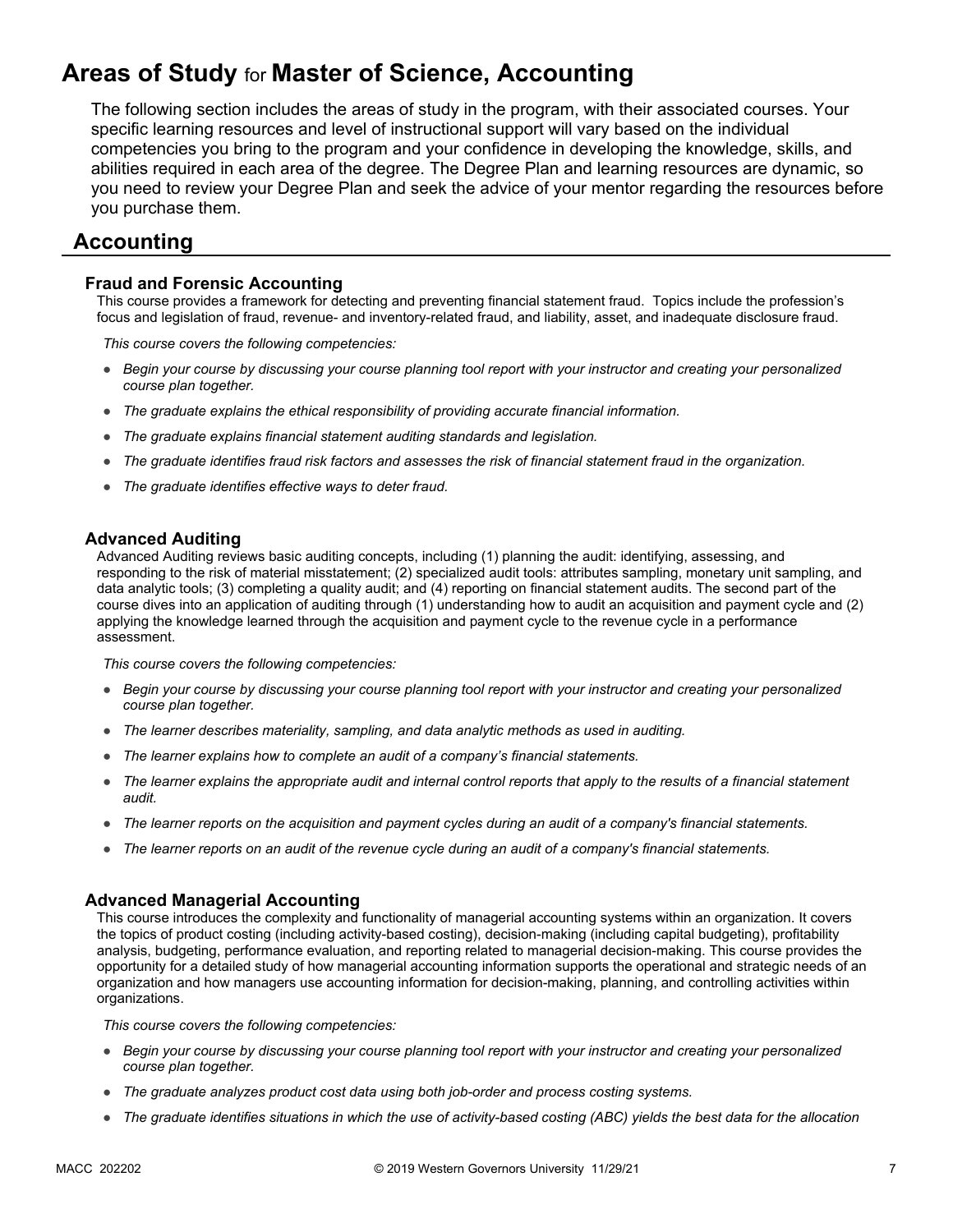*of overhead costs.* 

- *The graduate prepares variable and absorption costing income statements and reconciles the differences between the two income statements.*
- *The graduate uses the concept of fixed and variable costs to analyze cost data in order to make strategic business decisions.*
- *The graduate uses the concept of relevant and irrelevant costs to make strategic business decisions.*
- *The graduate uses various time value of money techniques including discounted cash flows and the Internal Rate of Return to make long-term strategic business decisions.*
- *The graduate uses the master budget, financial budgets, and operational budgets in planning, controlling, and evaluating operations in the short term.*
- *The graduate uses revenue and cost variances in evaluating operating performance.*

#### **Advanced Financial Accounting**

This course builds upon your accounting knowledge by focusing on advanced financial accounting topics such as consolidations, partnership accounting, and international accounting.

*This course covers the following competencies:*

- *Begin your course by discussing your course planning tool report with your instructor and creating your personalized course plan together.*
- *The graduate applies generally accepted accounting principles (GAAP) as they relate to business combinations and parent/subsidiary relationships.*
- *The graduate accounts for partnerships, including formation, operations, and liquidations.*
- *The graduate can account for hedging for foreign currency transactions and translate foreign currency financial statements.*
- *The graduate explains reporting requirements for SEC, segment, and interim reporting.*

#### **Accounting Research and Critical Thinking**

Accounting Research and Critical Thinking provides learners the skills and knowledge to research and add validity to accounting reports, resolution of issues, and procedural arguments: critical thinking, communication, research strategies, and database resources.

*This course covers the following competencies:*

- *Begin your course by discussing your course planning tool report with your instructor and creating your personalized course plan together.*
- *The learner explains primary and secondary sources of professional research as used in the accounting field.*
- *The learner applies critical thinking and effective writing skills for the professional accountant.*
- *The learner researches financial accounting issues with appropriate tools, including research question development, source validation, and sorted and validated data from public databases.*

#### **Governmental and Nonprofit Accounting**

Governmental and Nonprofit Accounting provides learners with the skills and knowledge required to practice accounting for governmental and nonprofit entities: analyzing and recording transactions, financial statement preparation in accordance with Governmental Accounting Standards Board (GASB) standards, and communication.

*This course covers the following competencies:*

- *Begin your course by discussing your course planning tool report with your instructor and creating your personalized course plan together.*
- *The learner explains the government and nonprofit accounting environment, in accordance with the Financial Accounting Standards Board (FASB) and the Governmental Accounting Standards Board (GASB).*
- *The learner records revenues and expenditures in governmental funds in accordance with generally accepted*  accounting principles (GAAP) in government-wide statement of activities through the application of the accrual basis of *accounting and the modified accrual basis of accounting.*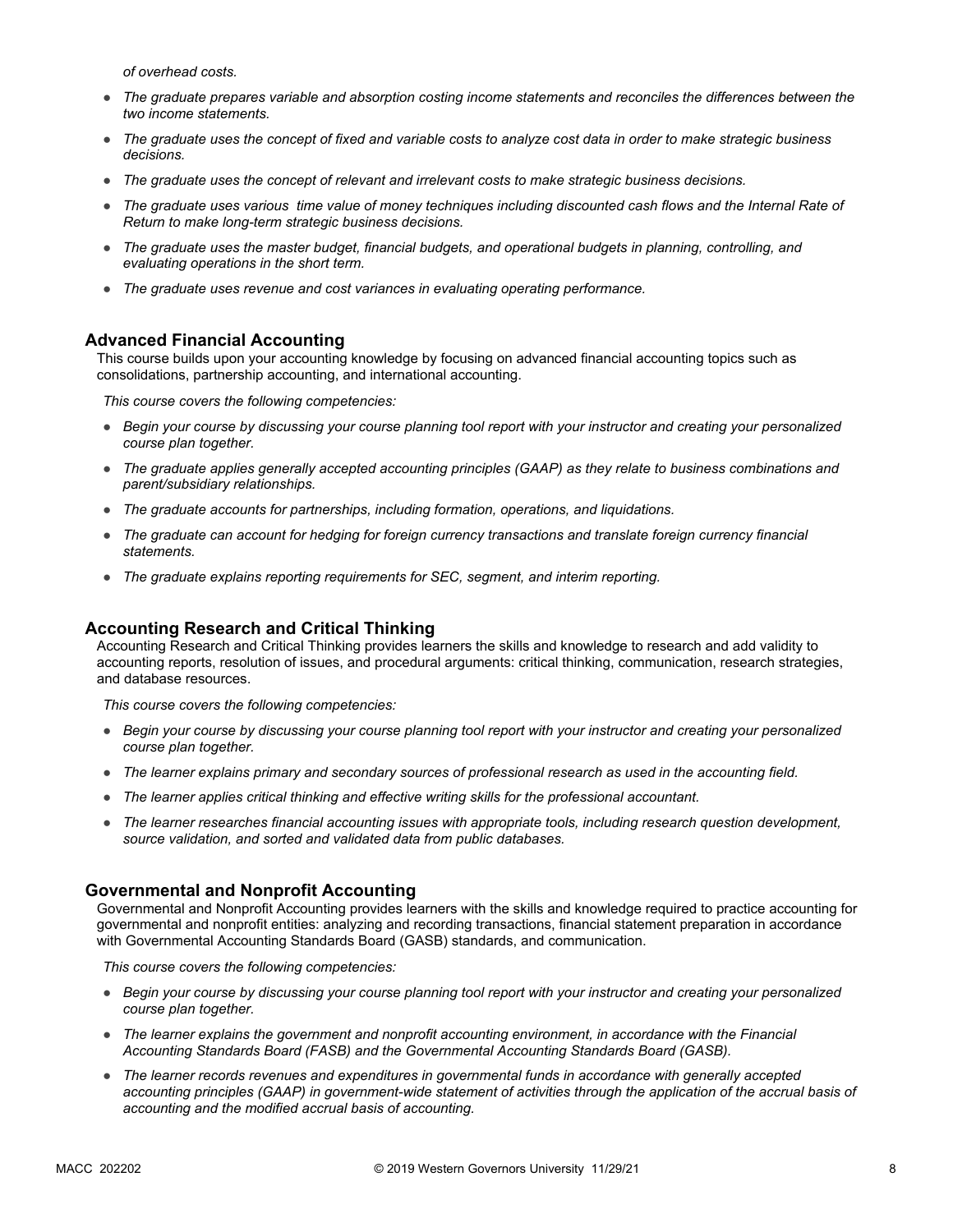- *The learner accounts for capital assets and long-term obligations in accordance with the Governmental Accounting Standards Board (GASB) through state and local government financial statement calculation and journal entry preparation.*
- *The learner explains the accounting for business-type activities, pensions, fiduciary activities, and net position*  balances, including the three basic statements of proprietary fund accounting, in accordance with the Governmental *Accounting Standards Board (GASB).*
- *Explains Financial Reporting for Governments The learner explains government financial reporting, disclosure, and compliance reporting requirements, including the Annual Comprehensive Financial Report (ACFR) and government fiscal condition assessment.*
- *The learner describes accounting for a nonprofit organization.*

#### **Advanced Tax Concepts**

This course is designed to enhance awareness of the complexities and sources of tax law and to measure and analyze the effect of various tax options. This course provides an overview of income taxes on individuals, corporations, associations, and corporate distributions, while emphasizing the role of taxes in business decisions and business strategy. Also examined will be federal tax laws applicable to individuals and corporations (and shareholders), including tax research, tax compliance, and tax planning.

*This course covers the following competencies:*

- *Begin your course by discussing your course planning tool report with your instructor and creating your personalized course plan together.*
- *The graduate applies knowledge of tax laws for planning and compliance purposes.*
- *The graduate analyzes the impact of multijurisdictional taxation including federal, state, local, and international taxes.*
- *The graduate uses tax research to interpret and evaluate recent developments in tax concepts.*
- *The graduate determines the proper tax treatment for business transactions such as capital gains, the sale of a residence, and gifts.*
- *The graduate determines the proper tax treatment amount for corporate transactions including formation, reorganization, distribution, and liquidation.*
- *The graduate prepares federal tax returns with IRS forms, schedules, and related reporting requirements.*

### **Finance**

#### **Financial Management**

This course covers practical approaches to analysis and decision-making in the administration of corporate funds, including capital budgeting, working capital management, and cost of capital. Topics include financial planning, management of working capital, analysis of investment opportunities, sources of long-term financing, government regulations, and global influences. This course will improve students' ability to interpret financial statements and manage corporate finances.

*This course covers the following competencies:*

- *Begin your course by discussing your course planning tool report with your instructor and creating your personalized course plan together.*
- *The graduate examines the primary risk/return criteria regarding financial management in domestic and global environments.*
- *The graduate evaluates company performance based on financial statements and other measures in order to provide recommendations.*
- *The graduate applies valuation skills to evaluate capital investment projects and the overall value of a firm.*
- *The graduate applies capital market theory in financial decision making.*
- *The graduate applies long-term investment management concepts to capital budgeting decision making.*
- *The graduate demonstrates the management of working capital to achieve the appropriate value for the firm.*
- *The graduate analyzes applicable legal and regulatory requirements to determine whether organizations meet legal responsibilities and act with social responsibility.*

### **Strategy**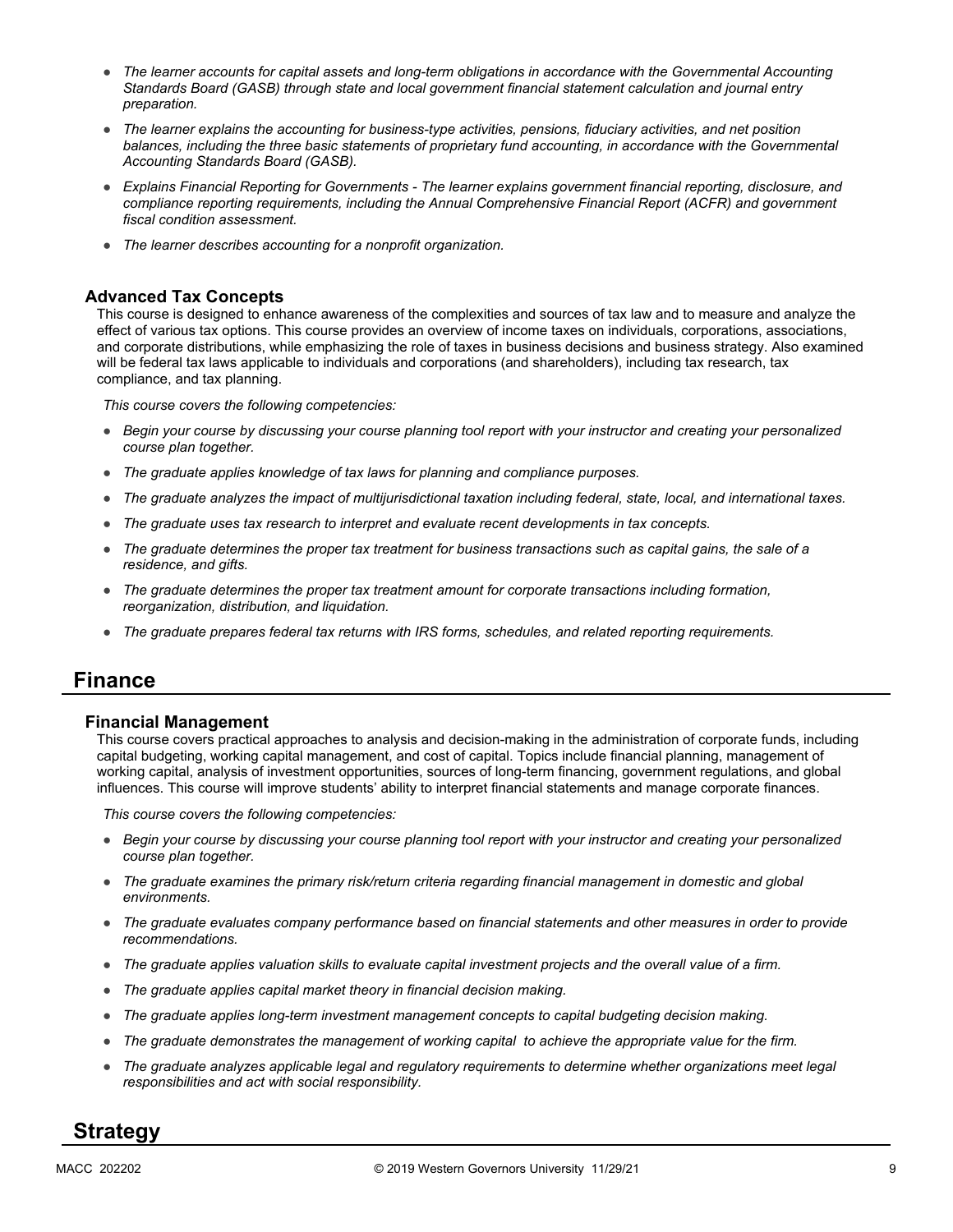#### **Strategic Management**

This course focuses on models and practices of strategic management including developing and implementing both shortand long-term strategy and evaluating performance to achieve strategic goals and objectives.

*This course covers the following competencies:*

- *Begin your course by discussing your course planning tool report with your instructor and creating your personalized course plan together.*
- *The graduate identifies the strategic process and the execution of a strategic plan.*
- *The graduate assesses the fundamental perspectives on strategic decision-making using analytical tools.*
- *The graduate analyzes generic strategies for winning a competitive advantage and determines how to apply maximum strategic power.*
- *The graduate assesses the value of competing in international markets, and determines the risks and rewards of diversification strategies*
- *The graduate analyzes the concepts of ethics, corporate social responsibility, and environmental sustainability and assesses the impact these policies have on strategic decision-making.*
- *The graduate evaluates the framework necessary to effectively execute strategy.*

### **Management**

#### **Management Communication**

This course prepares students for the communication challenges in organizations. Topics examined include theories and strategies of communication, persuasion, conflict management, and ethics that enhance communication to various audiences.

*This course covers the following competencies:*

- *Begin your course by discussing your course planning tool report with your instructor and creating your personalized course plan together.*
- *The graduate communicates effectively, both in writing and speaking, within an organizational setting.*
- *The graduate demonstrates best practices to overcome biases that inhibit organizations and teams from communicating effectively.*
- *The graduate recognizes cultural differences in communication and develops strategies and techniques to effectively communicate with internal and external stakeholders.*
- *The graduate applies negotiation and conflict management strategies to improve organizational performance.*
- *The graduate utilizes appropriate technology and/or social media to communicate effectively.*